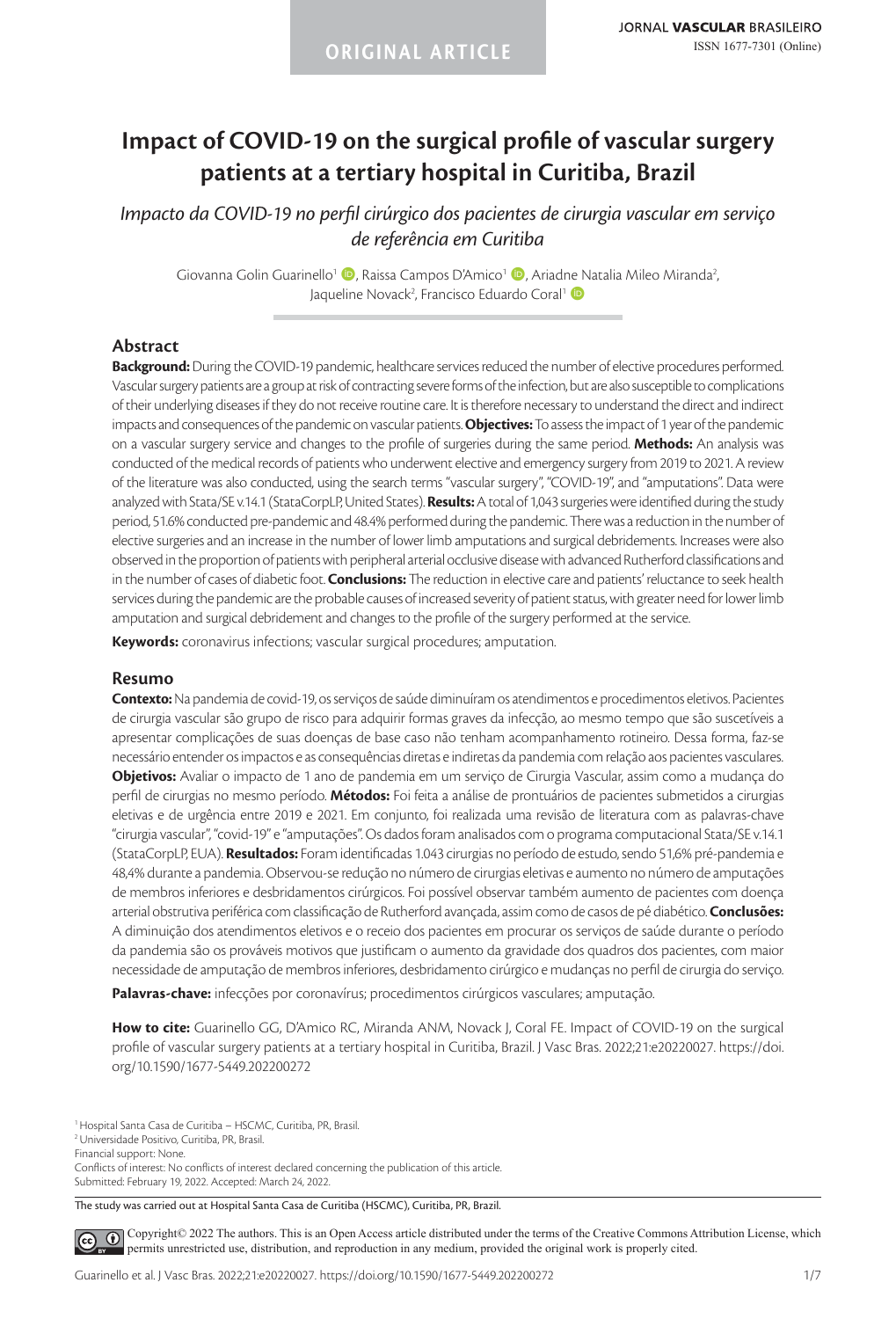### **INTRODUCTION**

Covid-19, the disease caused by the severe acute respiratory syndrome coronavirus 2 (SARS-CoV-2), was declared a pandemic by the World Health Organization (WHO) on March 11, 2020. The first case in Brazil was confirmed on February 26, 2020, in São Paulo. One month later, cases of the disease had been notified by all of Brazil's states.<sup>1</sup> One of the main initial measures taken to combat the disease was social distancing, since there were no vaccines or treatments with proven efficacy. Also on March 11, 2020, starting in the Federal District, these measures began to be implemented in Brazil. In the state of Paraná, measures were implemented in the second week of March.<sup>1</sup> In order to deal with the elevated number of cases and also as an attempt to contain the disease, significant changes were made to hospital routine and medical consultations all over the world. As seen globally,<sup>2-5</sup> on March 23, 2020, outpatients consultations and elective surgeries provided at our service on the Brazilian National Health Service (SUS - Sistema Único de Saúde) were suspended, leaving patients with emergency and urgent care services as the only care options. In the United States, 80.5% of vascular surgeons started to only operate emergency and urgent cases during the pandemic and this change was regardless of the number of cases observed in each region of the country.<sup>6</sup>

While there has been much discussion of the impacts of COVID-19 on healthcare systems, because of the severity of the disease and bed shortages, in Brazil little has been said about its impacts on diseases unrelated to the virus. The vascular surgery specialty treats a vast range of diseases, including arterial diseases and the diabetic foot. Epidemiologically, patients with these conditions are generally elderly and have multiple comorbidities, placing them in the group of people at risk of contracting severe forms of COVID-19.<sup>7-9</sup> These are vulnerable patients who are susceptible to developing devastating complications of their underlying diseases if their comorbidities are not controlled and they do not receive regular medical attention. Compounding the delays in seeking health services caused by fear of infection by COVID-19, assessment of vascular patients' need for surgery also became a challenge. It became necessary to weigh the risk of the patient contracting the virus against the risk of the patient developing devastating complications of the underlying vascular diseases.<sup>8</sup>

It is therefore pertinent to assess and discuss the pandemic's impacts on patients with vascular diseases, in addition to the harm caused by the respiratory disease itself, to enable a rethink of public health policies and find ways to avoid the same problems faced in this pandemic in a possible future situation of a global disease outbreak.

### **OBJECTIVE**

The objectives of this study were to assess the impact of 1 year of the COVID-19 pandemic on a vascular surgery service at a teaching hospital in Brazil and to evaluate the changes to the profile of surgeries conducted during the same period.

### **METHODOLOGY**

A retrospective study based on analysis of data from the medical records of patients admitted via the SUS and the private healthcare system who underwent elective, urgent, or emergency surgery from March 2019 to March 2021. Surgeries conducted during the period were analyzed, classifying those performed from March 2019 to March 2020 as pre-pandemic and those from March 2020 to March 2021 as during the pandemic. It should be understood that, throughout the text, whenever references are made to the pandemic period, the reference is only to the study period, since the pandemic is still ongoing at the time of article submission.

The present study was approved by the Research Ethics Committee under protocol number 45138821.7.0000.0099, decision number 4.735.088.

In the statistical analysis, ages are expressed as means, standard deviations, and minimums and maximums. For age, the null hypothesis tested was that mean patient age is equal for the two periods, versus the alternative hypothesis of different means. Categorical variables are expressed as frequencies and percentages. For each of the categorical variables, the null hypothesis tested was that distributions of variable categories are equal during the two periods, versus the alternative hypothesis that distributions are different.

Student's *t* test for independent samples was used to compare the periods before and during the pandemic in terms of age. Categorical variables were analyzed using Fisher's exact test or the chi-square test.

P values < 0.05 indicate statistical significance. Data were analyzed with Stata/SE v.14.1 (StataCorpLP, United States).

Finally, a review of the literature was also conducted using the search platforms PubMed, DynaMed, UpToDate, and Google Scholar. Search terms employed included "vascular surgery", "COVID-19", and "amputations".

# **RESULTS**

A total of 1,043 admissions were identified for the vascular surgery specialty during the period from March 1, 2019 to March 17, 2021, 538 (51.6%) of which occurred before the pandemic (from March 1,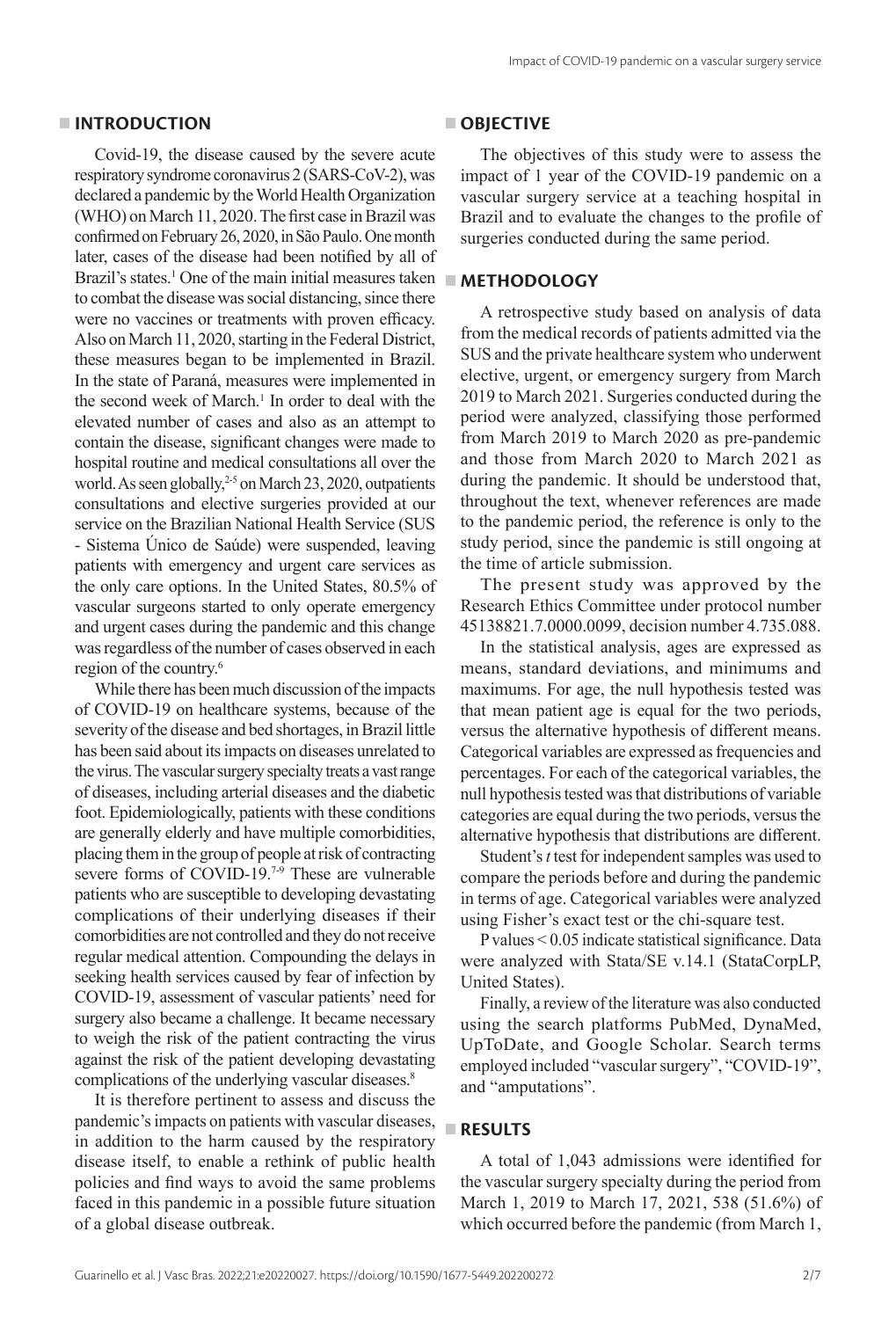2019 to March 20, 2020) and 505 (48.4%) of which were during the pandemic (March 24, 2020 to March 17, 2021). Some patients were treated in both periods and were included in analyses of both. Patients were assessed for age and main comorbidities during the periods considered pre-pandemic and during the pandemic, as a means of measuring changes to the profile of patients, as specified in Table 1.

Presence of comorbidities was heterogeneous, with greatest prevalence of hypertension (62.6% vs. 43.8%), diabetes (27.4% vs. 9.7%), and other comorbidities, such as dyslipidemia (51.8% vs. 29%), among patients seen during the pandemic and during the pre-pandemic period, respectively ( $p < 0.05$ ). There was also a robust statistical difference in mean age between the two groups ( $p = 0.007$ ), with a higher mean age for patients seen during the pandemic.

Figure 1 illustrates the change in the profile of surgeries between the two periods analyzed. There was a considerable reduction in the number of elective **DISCUSSION** surgeries, especially surgical treatment of varicose veins (153 pre-pandemic vs. 54 during the pandemic) and there were significant increases in the number of lower limb amputation procedures (31 pre-pandemic vs. 101 during the pandemic) and surgical debridements (19 pre-pandemic vs. 51 during the pandemic).

Table 2 shows a comparison of the two periods in terms of variables related to admission. There was a statistically significant difference ( $p = 0.001$ ) in the number of admissions of patients with peripheral arterial occlusive disease (PAOD) at Rutherford classes 4, 5, and 6 during the pandemic, when

Table 1. Profile of the patients analyzed during the study.

compared with the period before it. There was also a statistical significance ( $p \le 0.001$ ) with relation to the increased number of lower limb amputations, with a predominance of minor amputations, but the difference in the ratio of major to minor amputations was not statistically significant ( $p = 0.544$ ). There was also evidence of a greater number of patients diagnosed with diabetic foot with complications during the pandemic period ( $p < 0.001$ ).

Complications possibly related to COVID-19 were also analyzed for the pandemic period, as shown in Table 3. At our service, just 1.6% of surgeries were performed because of COVID-19. Moreover, just 18 (3.6%) of the 505 patients admitted during the pandemic period were contaminated with SARS-CoV-2 during admission. Mortality among those who were contaminated was 33.3%.

The impacts of social distancing measures and the consequent reduction in healthcare provision have been investigated in several different countries, demonstrating that, since access to medical consultations in general was restricted, compounded by reluctance to seek care at hospitals that also treat COVID-19 cases, fewer patients sought medical attention.<sup>10</sup> However, those who did attend medical consultations generally had more severe and more advanced diseases, with fewer treatment possibilities and had more complications as a consequence, primarily amputations.<sup>2,4,11</sup>

| Variable                 | Classification       | Period                  |                           |         |
|--------------------------|----------------------|-------------------------|---------------------------|---------|
|                          |                      | Pre-pandemic            | During the pandemic       | $p^*$   |
| Age (years)              |                      | $59.9 \pm 13.9$ (18-92) | $62.6 \pm 15.0$ (19 – 95) | 0.007   |
| Sex                      | Female               | 265 (57.9%; 4.5%)       | 182 (46.9%; 5%)           |         |
|                          | Male                 | 193 (42.1%; 4.5%)       | 206 (53.1%; 5%)           | 0.001   |
| SAH                      | <b>No</b>            | 216 (56.3%; 5%)         | 134 (37.4%; 5%)           |         |
|                          | Yes                  | 168 (43.8%; 5%)         | 224 (62.6%; 5%)           | < 0.001 |
| Additional comorbidities | No                   | 325 (71%; 4.2%)         | 187 (48.2%; 5%)           |         |
|                          | Yes                  | 133 (29%; 4.2%)         | 201 (51.8%; 5%)           | < 0.001 |
| Smoking                  | No                   | 36 (40.9%; 10.3%)       | 8 (13.6%; 8.7%)           |         |
|                          | Yes                  | 33 (37.5%; 10.1%)       | 39 (66.1%; 12.1%)         |         |
|                          | Ex                   | 19 (21.6%; 8.6%)        | 12 (20.3%; 10.3%)         | 0.001   |
| <b>DM</b>                | No                   | 365 (90.3%; 2.9%)       | 265 (72.6%; 4.6%)         |         |
|                          | Yes                  | 39 (9.7%; 2.9%)         | 100 (27.4%; 4.6%)         | < 0.001 |
| Diagnosis                | PAOD                 | 92 (20.1%; 3.7%)        | 85 (21.9%; 4.1%)          |         |
|                          | Diabetic foot        | 19 (4.1%; 1.8%)         | 56 (14.4%; 3.5%)          |         |
|                          | PAOD + diabetic foot | 8 (1.7%; 1.2%)          | 24 (6.2%; 2.4%)           |         |
|                          | Other                | 339 (74%; 4%)           | 223 (57.5%; 4.9%)         | < 0.001 |

SAH: systemic arterial hypertension; DM: diabetes mellitus; PAOD: peripheral arterial occlusive disease. \*Results expressed as frequency (percentage; 95% margin of error).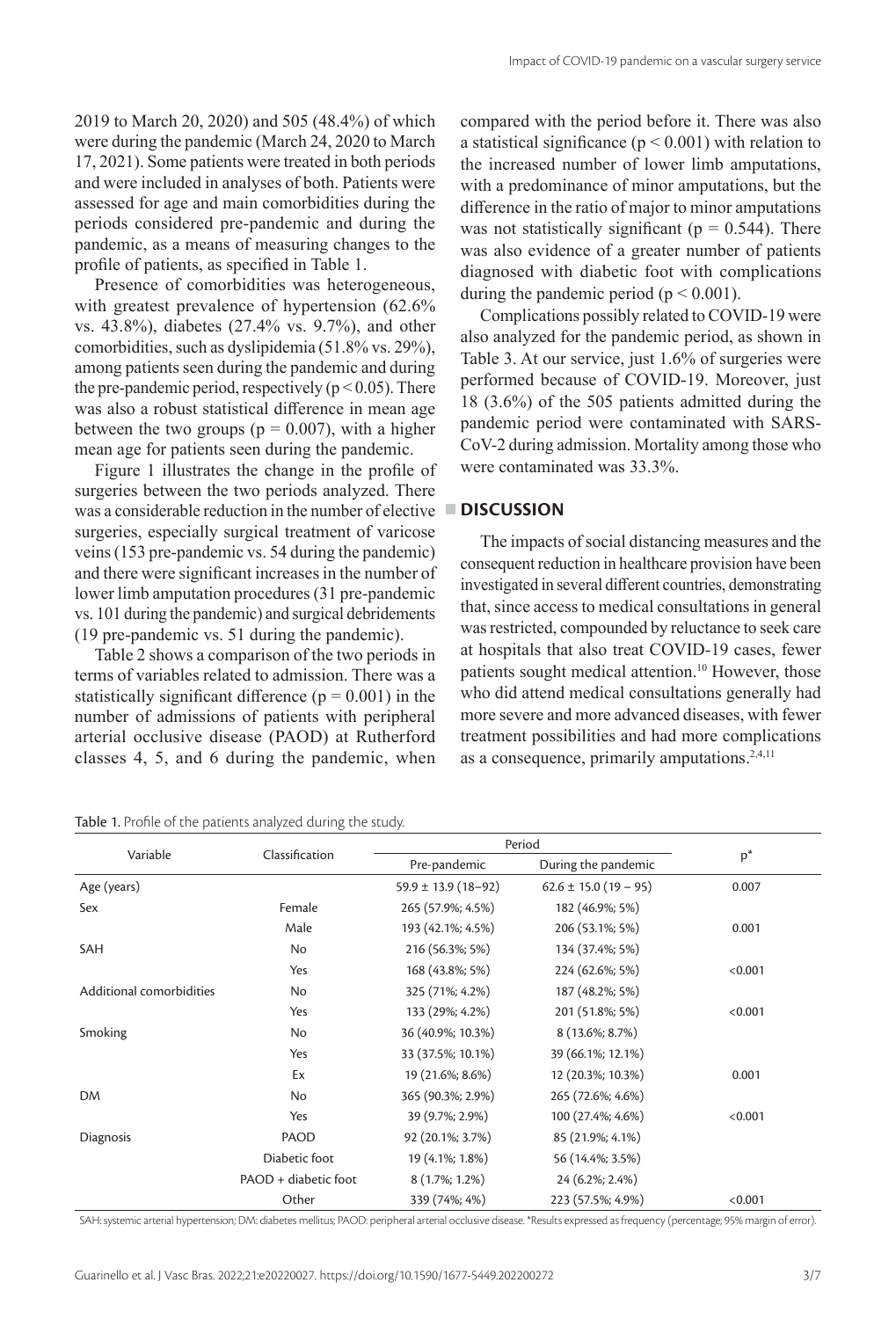



Figure 1. Surgeries performed during the pre-pandemic and pandemic study periods. LL: lower limb; AVF: arteriovenous fistula; EVAR: endovascular abdominal aortic aneurysm repair.

| Variable                         | Classification       | Pre-pandemic      | Pandemic          | $p^*$   |
|----------------------------------|----------------------|-------------------|-------------------|---------|
| Rutherford                       | $\overline{2}$       | $4(3.1\%; 3\%)$   | $1(0.6\%; 1.1\%)$ |         |
|                                  | 3                    | 50 (39.1%; 8.5%)  | 11 (6.2%; 3.5%)   |         |
|                                  | 4                    | 24 (18.8%; 6.8%)  | 43 (24.2%; 6.3%)  |         |
|                                  | 5                    | 40 (31.3%; 8%)    | 100 (56.2%; 7.3%) |         |
|                                  | 6                    | 10 (7.8%; 4.6%)   | 23 (12.9%; 4.9%)  | < 0.001 |
| Amputation                       | No                   | 503 (93.5%; 2.1%) | 393 (77.8%; 3.6%) |         |
|                                  | Yes                  | 35 (6.5%; 2.1%)   | 112 (22.2%; 3.6%) | < 0.001 |
| Amputation classification        | Minor                | 25 (71.4%; 15%)   | 73 (65.2%; 8.8%)  |         |
| (restricted to amputation cases) | Major                | 10 (28.6%; 15%)   | 39 (34.8%; 8.8%)  | 0.544   |
| Diagnosis                        | PAOD                 | 110 (20.4%; 3,4%) | 124 (24.6%; 3.8%) |         |
|                                  | Diabetic foot        | 27 (5%;1.8%)      | 83 (16.4%; 3.2%)  |         |
|                                  | PAOD + diabetic foot | 8 (1.5%; 1%)      | 38 (7.5%; 2.3%)   |         |
|                                  | Others               | 393 (73%; 3.7%)   | 260 (51.5%; 4.4%) | < 0.001 |
| PAOD                             | No                   | 420 (78.1%; 3.5%) | 343 (67.9%; 4.1%) |         |
|                                  | Yes                  | 118 (21.9%; 3.5%) | 162 (32.1%; 4.1%) | < 0.001 |
| Diabetic foot (with or without   | No                   | 503 (93.5%; 2.1%) | 384 (76.0%; 3.7%) |         |
| PAOD)                            | Yes                  | 35 (6.5%; 2.1%)   | 121 (24.0%; 3.7%) | < 0.001 |

Table 2. Comparison of admissions during the pre-pandemic and pandemic study periods.

PAOD: peripheral arterial occlusive disease. \*Fisher's exact test or chi-square test, p<0.05.

|  | Table 3. Complications of COVID-19 in vascular surgery patients. |  |
|--|------------------------------------------------------------------|--|
|--|------------------------------------------------------------------|--|

| Variable                                         | Classification | n   | %            |
|--------------------------------------------------|----------------|-----|--------------|
| Vascular surgeries due to COVID-19               | No             | 416 | 98.3%; 1.2%  |
|                                                  | Yes            |     | 1.6%: 1.2%   |
| Contamination with COVID-19 during hospital stay | No             | 487 | 96.4%; 1.6%  |
|                                                  | Yes            | 18  | 3.6%; 1.6%   |
| Death from COVID-19 or its complications         | No             | 12  | 66.7%: 21.8% |
|                                                  | Yes            | 6   | 33.3%; 21.8% |

\*95% margin of error.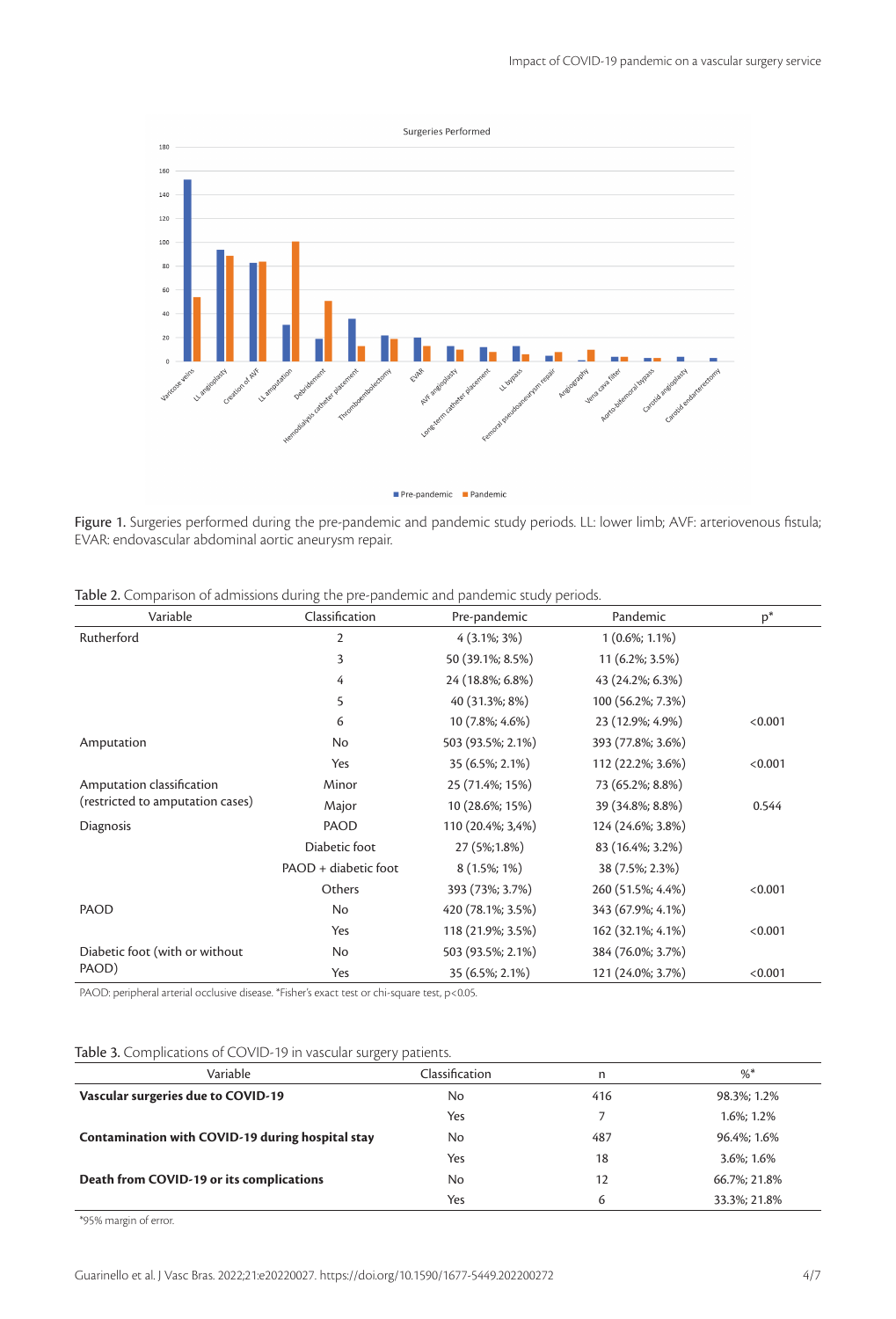In the present study, important statistically significant changes were observed in the profile of patients during the pandemic. During this period, there was a predominance of male patients and an increase in the proportion of patients admitted with other comorbidities, including systemic arterial hypertension (SAH), diabetes mellitus (DM), and other comorbidities.

In addition to the change in the profile of the patients, an important change was also observed in the types of surgeries conducted during the pandemic period, in particular a sharp drop in the number of varicose veins surgeries. This was expected since these surgeries are elective and elective procedures were prohibited during the pandemic. There was also a considerable increase in the numbers of amputations and debridements. Similar data were reported at other centers, where sharp drops were seen in the number of elective surgeries<sup>7,10</sup> and significant increases were observed in the number of amputations.<sup>2,3,9,11</sup> In a study published by Ilonzo et al., $^{12}$  for example, there was a 74% reduction in the number of elective surgeries, with an increase only in limb amputations, the frequency of which increased from 15.2% in 2019 to 37.7% during the pandemic period in 2020.

Analyzing the increase in the number of amputations, explanations for this observation include the increased severity with which patients arrived at hospital, primarily because of loss of control of comorbidities and reluctance to seek health services early. One possible cause of the increase may have been the attempt to minimize exposure of patients to COVID-19, avoiding long hospital stays, and also to increase the number of beds available for more severe cases. Given that amputations require a shorter length of hospital stay and need less intensive care unit (ICU) care than lower limb revascularization surgery, amputations may have been considered earlier by the vascular surgeon and even by the patient.<sup>2,3</sup> Another way of attempting to minimize prolonged hospital stays and a need for ICU beds at large tertiary centers was to prioritize endovascular treatment over conventional revascularization with bypasses, since it tends to be associated with reduced need for ICU and faster postoperative recovery.<sup>13</sup> In addition to the overall increase in number of amputations, other articles also report proportional increases in the number of amputations classified as major (those above the ankle), which is an indirect indication of greater severity in these patients, $11$  although this finding did not attain statistical significance in the present study.

When patients with PAOD were analyzed in isolation, it was observed that there was a statistically significant increase in the number of admissions of patients at Rutherford classes 4, 5, and 6, even though the number of revascularization surgery procedures (angioplasty and bypasses) had fallen during the period. A study conducted in Holland also demonstrated an important increase in patients with Rutherford classifications over  $5.^{11}$  The same was reported in Campania, Italy, where, although the absolute number of cases of the disease dropped from 74 cases per 100,000 inhabitants/year to 25 cases per 100,000 inhabitants/year during the lockdown period, the number of cases at Rutherford stages greater than 4 increased.<sup>2</sup> This finding was associated with an increase in the number of patients admitted with uncontrolled diabetes, which could be another reason for the considerable increase in the number of amputations during the period.

Admissions due to complications of diabetic foot also increased sharply, with statistical significance, during the period analyzed. During the pandemic period, the greater severity of the patients treated increased the likelihood of diabetic patients undergoing amputations to 10.8 times greater than during the pre-pandemic period, with a higher probability of major amputations than minor ones.<sup>14</sup> A study conducted in India, which has the second largest population of diabetics in the world, assessed the behavior of glycated hemoglobin during periods when access to health services became difficult, such as after earthquakes and tsunamis, in order to estimate the progression and possible complications to be expected in these patients during lockdown. The study estimated a 2.26% increase in glycated hemoglobin for 30 days of isolation and 3.68% for 45 days. In addition to the increase in hemoglobin associated with 30 days of lockdown, it was also estimated that there would be a 10% increase in amputations in 1 year and the percentage would be progressive as the duration of isolation increased.15

Many vascular surgery services around the world reported important increases in the occurrence of cases of acute arterial occlusion requiring surgical treatment. In Italy, for example, approximately 60% of cases of acute arterial occlusion occurred in patients positive for COVID-19.<sup>13</sup> At our service, this increase in the number of patients with acute arterial occlusion was not observed, when compared with the pre-pandemic period, despite our Hospital being a center for referrals of COVID-19 cases and for emergency vascular surgery.13

Despite the concern with relation to the possibility of vascular patients contracting the virus and developing severe cases of the disease, just 3.4% of the patients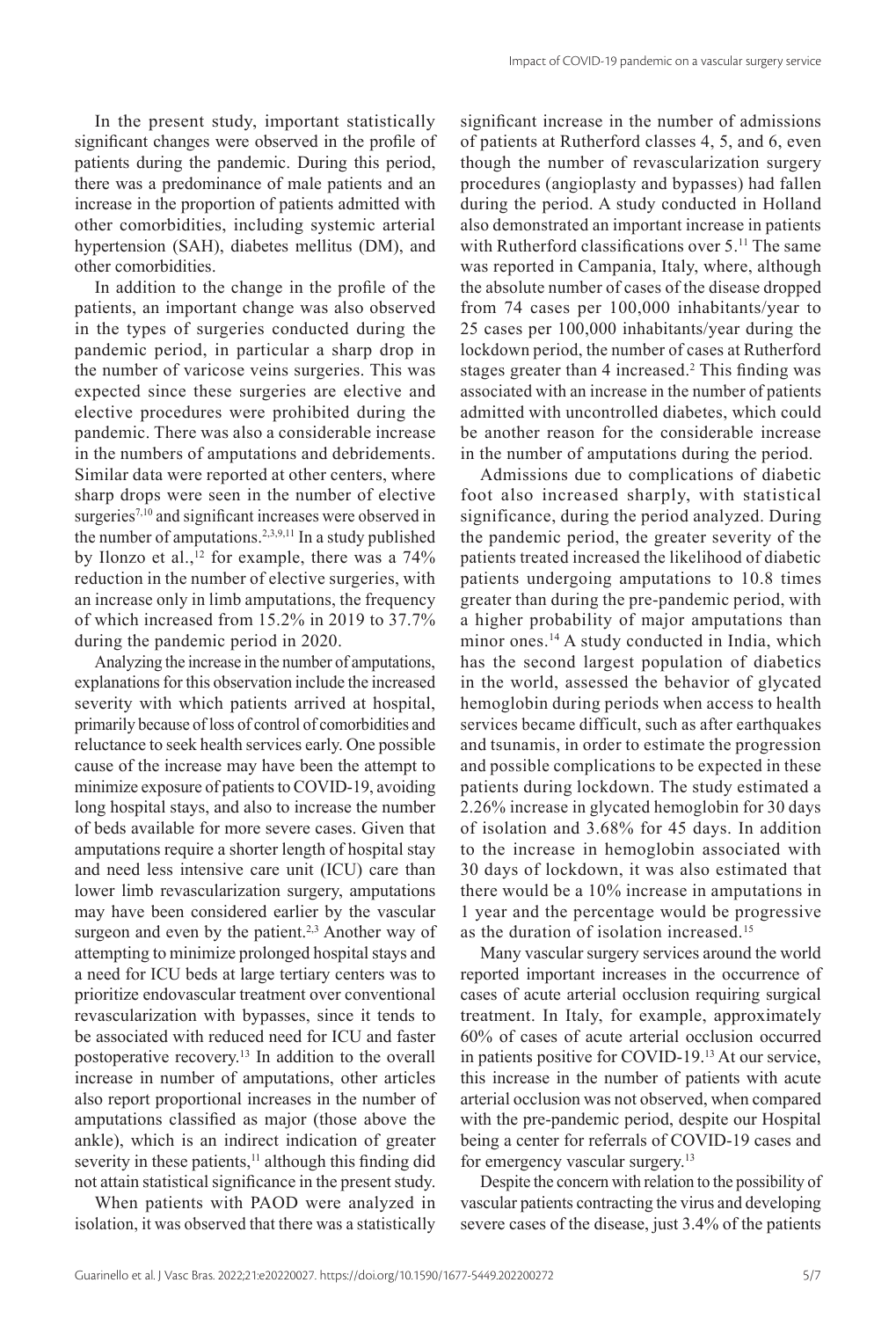admitted via our service contracted the disease. Over the entire pandemic period analyzed, seven vascular surgeries were performed because of COVID-19, accounting for just 1.6% of the vascular surgeries performed during the pandemic period.

In Singapore, teleconsultations were used as a way to reduce the impact of suspension of consultations and elective surgeries, providing a means for screening patients to determine which patients could be managed with guidance only and which patients required assessment by specialists, in settings with no suspected cases.3 This policy could not be adopted at our service because, at that time, there was no provision for teleconsultation with SUS physicians in our region.

Since this study assessed just one pandemic period and only considered patients admitted to a single hospital in the city, the possibility of even more devastating consequences for this specific group of patients cannot be ruled out. The elevated number of amputations will have immeasurable future consequences not only for the individuals involved, but also for healthcare services and expenditure in general. In the future, methods for assessing and providing care to patients of this degree of complexity during periods in which isolation is required will be essential to prevent consequences of lack of access to medical attention that are even more devastating than the disease itself.

## **CONCLUSIONS**

The reduction in consultations and patients' reluctance to attend health services during the first year of the pandemic had a negative effect on care for vascular patients. This was the result of a considerable increase in the severity of patients who were admitted and changes to the profile of surgery conducted at the service, with increased numbers of debridements and amputations and reduced numbers of varicose veins surgeries.

# **REFERENCES**

- 1. Silva LLS, Lima AFR, Polli DA, et al. Social distancing measures in the fight against covid-19 in Brazil: description and epidemiological analysis by state. Cad Saude Publica. 2020;36(9):e00185020. [PMid:32965378.](https://www.ncbi.nlm.nih.gov/entrez/query.fcgi?cmd=Retrieve&db=PubMed&list_uids=32965378&dopt=Abstract)
- 2. Stabile E, Piccolo R, Franzese M, et al. A cross-sectional study evaluating hospitalization rates for chronic limb-threatening ischemia during the COVID-19 outbreak in Campania, Italy. Vasc Med. 2021;26(2):174-9. [http://dx.doi.org/10.1177/1358863X20977678.](https://doi.org/10.1177/1358863X20977678) [PMid:33332228.](https://www.ncbi.nlm.nih.gov/entrez/query.fcgi?cmd=Retrieve&db=PubMed&list_uids=33332228&dopt=Abstract)
- 3. Ng JJ, Gan TRX, Niam Y, et al. Experience from a Singapore tertiary hospital with restructuring of a vascular surgery practice in response to national and institutional policies during the COVID-19 pandemic. J Vasc Surg. 2020;72(4):1166-72. [http://](https://doi.org/10.1016/j.jvs.2020.05.026) [dx.doi.org/10.1016/j.jvs.2020.05.026](https://doi.org/10.1016/j.jvs.2020.05.026)[. PMid:32454232.](https://www.ncbi.nlm.nih.gov/entrez/query.fcgi?cmd=Retrieve&db=PubMed&list_uids=32454232&dopt=Abstract)
- 4. Hemingway JF, Singh N, Starnes BW. Emerging practice patterns in vascular surgery during the COVID-19 pandemic. J Vasc Surg. 2020;72(2):396-402. [http://dx.doi.org/10.1016/j.jvs.2020.04.492](https://doi.org/10.1016/j.jvs.2020.04.492). [PMid:32361072.](https://www.ncbi.nlm.nih.gov/entrez/query.fcgi?cmd=Retrieve&db=PubMed&list_uids=32361072&dopt=Abstract)
- 5. Mangialardi ML, Orrico M, Mangialardi N. Routine in an Italian High-Volume Vascular Surgery Unit during the COVID-19 era: how the pandemic changed the vascular daily practice. Ann Vasc Surg. 2020;66:6-7. [http://dx.doi.org/10.1016/j.avsg.2020.05.002](https://doi.org/10.1016/j.avsg.2020.05.002). [PMid:32437916.](https://www.ncbi.nlm.nih.gov/entrez/query.fcgi?cmd=Retrieve&db=PubMed&list_uids=32437916&dopt=Abstract)
- 6. Latz CA, Boitano LT, Png CYM, et al. Early vascular surgery response to the COVID-19 pandemic: results of a nationwide survey. J Vasc Surg. 2021;73(2):372-80. [http://dx.doi.org/10.1016/j.jvs.2020.05.032](https://doi.org/10.1016/j.jvs.2020.05.032). [PMid:32454233.](https://www.ncbi.nlm.nih.gov/entrez/query.fcgi?cmd=Retrieve&db=PubMed&list_uids=32454233&dopt=Abstract)
- 7. Reyes Valdivia A, Aracil Sanus E, Duque Santos Á, et al. Adapting vascular surgery practice to the current COVID-19 era at a tertiary academic center in Madrid. Ann Vasc Surg. 2020;67:1-5. [http://](https://doi.org/10.1016/j.avsg.2020.06.001) [dx.doi.org/10.1016/j.avsg.2020.06.001](https://doi.org/10.1016/j.avsg.2020.06.001). [PMid:32505678.](https://www.ncbi.nlm.nih.gov/entrez/query.fcgi?cmd=Retrieve&db=PubMed&list_uids=32505678&dopt=Abstract)
- 8. Benson RA, Nandhra S. Study protocol for COVID-19 Vascular sERvice (COVER) study: the impact of the COVID-19 pandemic on the provision, practice and outcomes of vascular surgery. PLoS One. 2020;15(12):e0243299. [http://dx.doi.org/10.1371/journal.](https://doi.org/10.1371/journal.pone.0243299) [pone.0243299.](https://doi.org/10.1371/journal.pone.0243299) [PMid:33378387.](https://www.ncbi.nlm.nih.gov/entrez/query.fcgi?cmd=Retrieve&db=PubMed&list_uids=33378387&dopt=Abstract)
- 9. Lancaster EM, Wu B, Iannuzzi J, et al. Impact of the coronavirus disease 2019 pandemic on an academic vascular practice and a multidisciplinary limb preservation program. J Vasc Surg. 2020;72(6):1850-5. [http://dx.doi.org/10.1016/j.jvs.2020.08.132](https://doi.org/10.1016/j.jvs.2020.08.132). [PMid:32931873.](https://www.ncbi.nlm.nih.gov/entrez/query.fcgi?cmd=Retrieve&db=PubMed&list_uids=32931873&dopt=Abstract)
- 10. Correia M, Constâncio V, Silva JC, et al. Is There an Impact of COVID-19 on Admission of Patients to the Emergency Department for Vascular Surgery? Ann Vasc Surg. 2020;69:100-4. [http://dx.doi.](https://doi.org/10.1016/j.avsg.2020.08.002) [org/10.1016/j.avsg.2020.08.002](https://doi.org/10.1016/j.avsg.2020.08.002)[. PMid:32791192.](https://www.ncbi.nlm.nih.gov/entrez/query.fcgi?cmd=Retrieve&db=PubMed&list_uids=32791192&dopt=Abstract)
- 11. Schuivens PME, Buijs M, Boonman-de Winter L, et al. Impact of the COVID-19 lockdown strategy on vascular surgery practice: more major amputations than usual. Ann Vasc Surg. 2020;69:74-9. [http://dx.doi.org/10.1016/j.avsg.2020.07.025](https://doi.org/10.1016/j.avsg.2020.07.025)[. PMid:32763458.](https://www.ncbi.nlm.nih.gov/entrez/query.fcgi?cmd=Retrieve&db=PubMed&list_uids=32763458&dopt=Abstract)
- 12. Ilonzo N, Koleilat I, Prakash V, et al. The effect of COVID-19 on training and case volume of vascular surgery trainees. Vasc Endovascular Surg. 2021;55(5):429-33. [http://dx.doi.org/10.1177/1538574420985775](https://doi.org/10.1177/1538574420985775). [PMid:33427109.](https://www.ncbi.nlm.nih.gov/entrez/query.fcgi?cmd=Retrieve&db=PubMed&list_uids=33427109&dopt=Abstract)
- 13. Gupta R, Mouawad NJ, Yi JA. The impact of the COVID-19 pandemic on vascular surgery: health care systems, economic, and clinical implications. Semin Vasc Surg. 2021;34(3):74-81. [http://dx.doi.](https://doi.org/10.1053/j.semvascsurg.2021.06.003) [org/10.1053/j.semvascsurg.2021.06.003](https://doi.org/10.1053/j.semvascsurg.2021.06.003). [PMid:34642039.](https://www.ncbi.nlm.nih.gov/entrez/query.fcgi?cmd=Retrieve&db=PubMed&list_uids=34642039&dopt=Abstract)
- 14. Casciato DJ, Yancovitz S, Thompson J, et al. Diabetes-related major and minor amputation risk increased during the COVID-19 pandemic. J Am Podiatr Med Assoc. 2020;20-224. [http://dx.doi.](https://doi.org/10.7547/20-224) [org/10.7547/20-224](https://doi.org/10.7547/20-224)[. PMid:33146723.](https://www.ncbi.nlm.nih.gov/entrez/query.fcgi?cmd=Retrieve&db=PubMed&list_uids=33146723&dopt=Abstract)
- 15. Ghosal S, Sinha B, Majumder M, Misra A. Estimation of effects of nationwide lockdown for containing coronavirus infection on worsening of glycosylated haemoglobin and increase in diabetesrelated complications: a simulation model using multivariate regression analysis. Diabetes Metab Syndr. 2020;14(4):319-23. [http://dx.doi.org/10.1016/j.dsx.2020.03.014](https://doi.org/10.1016/j.dsx.2020.03.014)[. PMid:32298984.](https://www.ncbi.nlm.nih.gov/entrez/query.fcgi?cmd=Retrieve&db=PubMed&list_uids=32298984&dopt=Abstract)